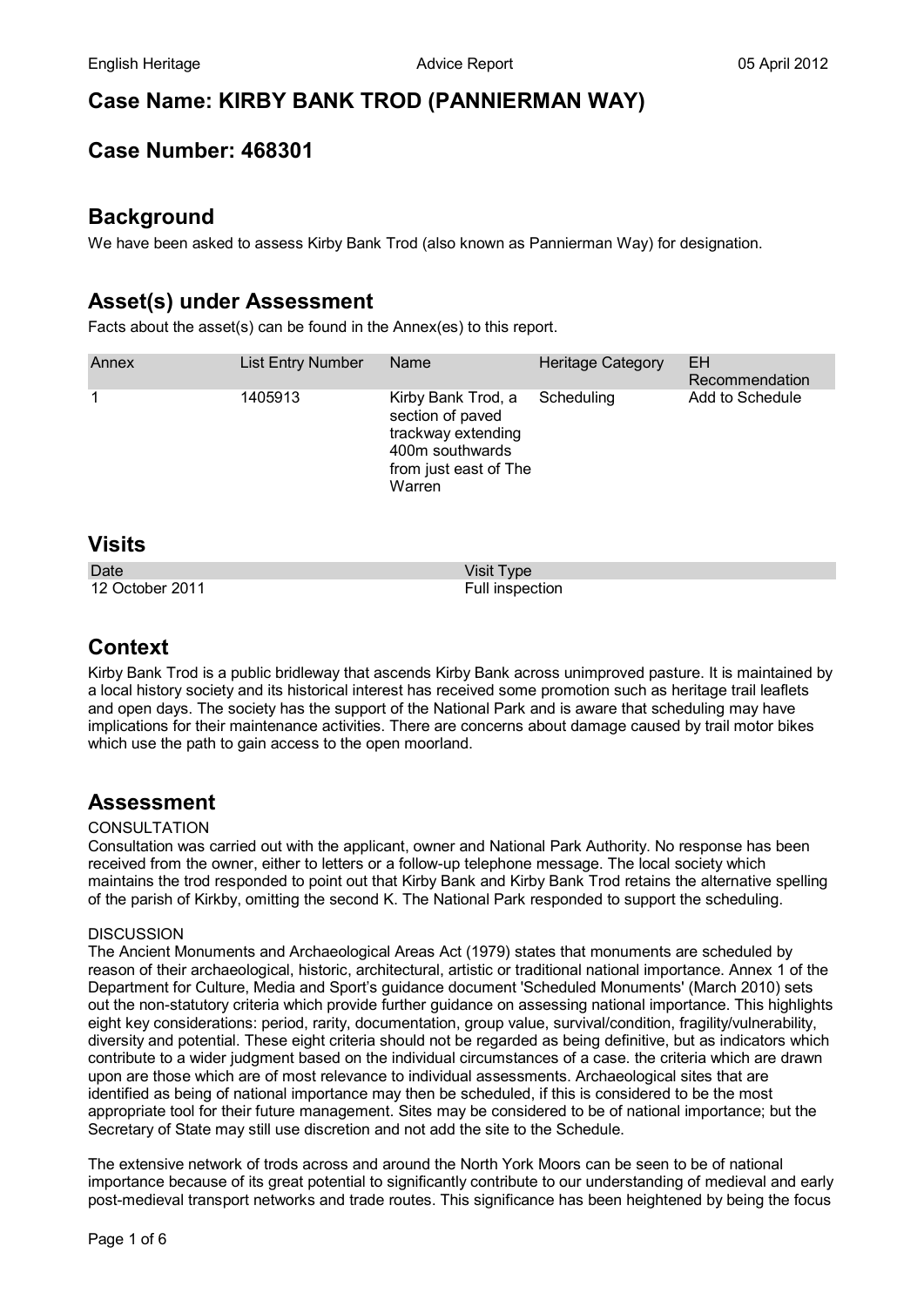#### English Heritage Advice Report 05 April 2012

of research, particularly by Raymond Hayes (1988) and more recently by Christopher Evans (2008). This recent research has indicated that around 80 percent of trods known in the C19 have been lost and thus good surviving sections are becoming rare. However it is not envisaged that all surviving sections of trod should be recommended for scheduling. Instead scheduling is deemed appropriate where designation is expected to contribute positively to ongoing survival and for those sections which retain a range of features, have clear levels of construction beyond being a simple laying down of stone slabs, and have a good indication of their purpose and later use. The 400m long section of Kirby Bank Trod meets the criteria for designation on the basis of period and rarity (being medieval in origin), its good survival with a diverse range of features, and its potential aiding the understanding of Rievaulx Abbey's management of its wider landholdings as well as the later reuse of the trod with the post medieval exploitation of the resources of Kirby Bank. Scheduling is considered appropriate to help promote the continued survival of the trod.

#### **CONCLUSION**

After examining all the records and other relevant information and having carefully considered the archaeological interest of this case, the criteria for scheduling are fulfilled. Kirby Bank Trod is therefore recommended for scheduling.

#### REASONS FOR DESIGNATION DECISION:

Kirby Bank Trod is recommended for scheduling for the following principal reasons:

\* Period: believed to have originally been constructed in the late C12 or C13 by Rievaulx Abbey. The reuse of the trod in the post-medieval period in connection with the alum and stone quarrying industries adds to the importance.

\* Diversity of features: this trod is not merely a path of flagstones, but is set on an embankment to even out the hill slope and also retains other related features interpreted as guide posts or waymarkers.

\* Survival: the trod is well preserved with a nearly continuous run of paving stones over 400m up the hillside.

Countersigning comments:

Agreed. Kirby Trod is a well preserved section of the Medieval (and later) transport network in the North York Moors. It demonstrates a significant level of investment to engineer the slope and has a long history of use. It merits designation in the national context.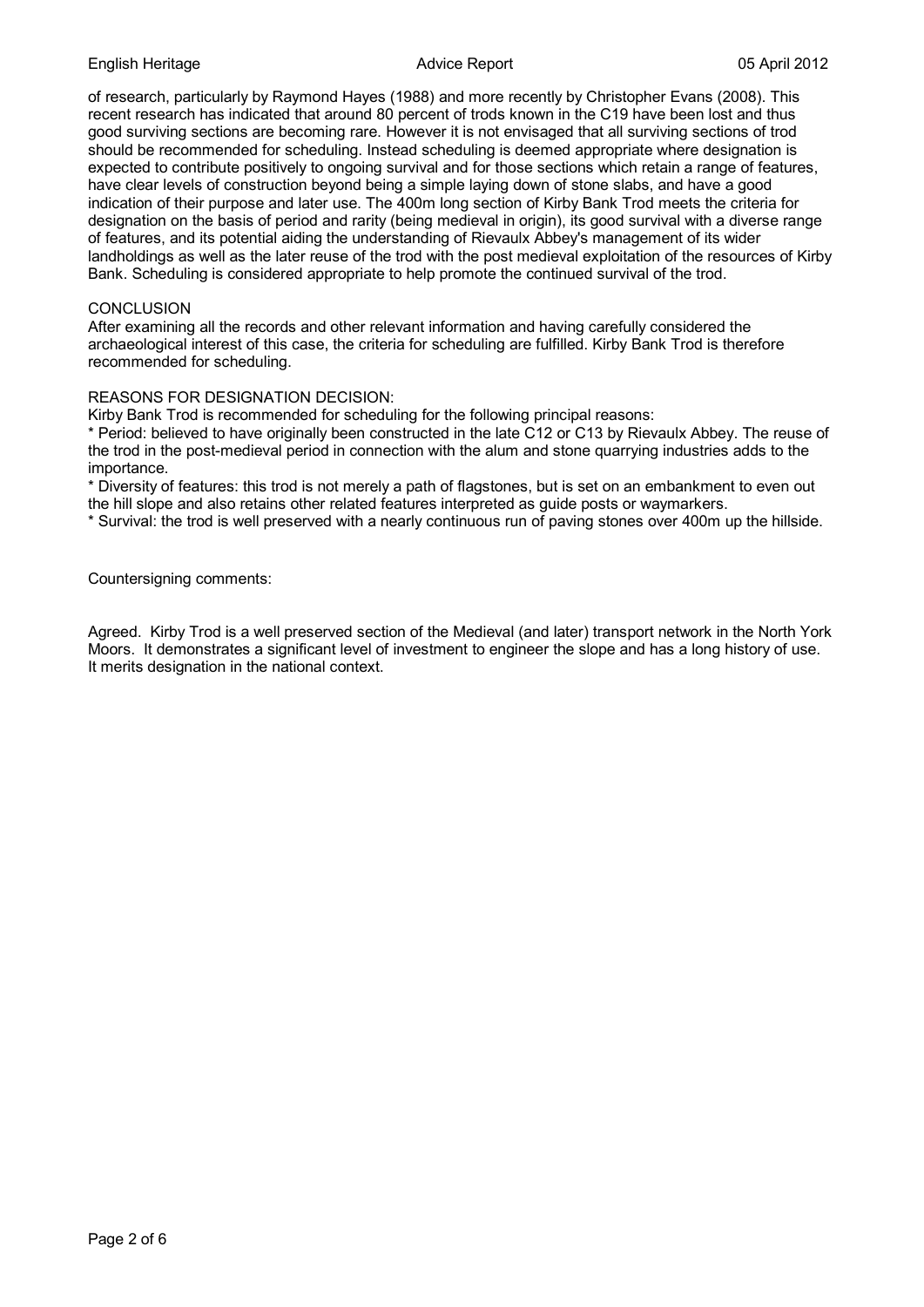# **Annex 1**

# **List Entry**

## **List Entry Summary**

This monument is scheduled under the Ancient Monuments and Archaeological Areas Act 1979 as amended as it appears to the Secretary of State to be of national importance.

**Name:** Kirby Bank Trod, a section of paved trackway extending 400m southwards from just east of The Warren

**List Entry Number:** 1405913

### **Location**

Kirby Bank Trod, part of the Pannierman Way: The section of trackway extends from NZ 5420 0397 (immediatedly to the east of The Warren) for 400m southwards to a gateway at NZ 5419 0358.

The monument may lie within the boundary of more than one authority.

| County          | District         | District Type             | <b>Parish</b> |
|-----------------|------------------|---------------------------|---------------|
| North Yorkshire | <b>Hambleton</b> | <b>District Authority</b> | Kirkby        |

**National Park:** NORTH YORK MOORS

**Grade:** Not Applicable to this List Entry

**Date first scheduled: Date of most recent amendment:**

### **Legacy System Information**

The contents of this record have been generated from a legacy data system.

**Legacy System:** Not applicable to this List entry. **Legacy Number:** Not applicable to this List entry.

### **Asset Groupings**

This List entry does not comprise part of an Asset Grouping. Asset Groupings are not part of the official record but are added later for information.

# **List Entry Description**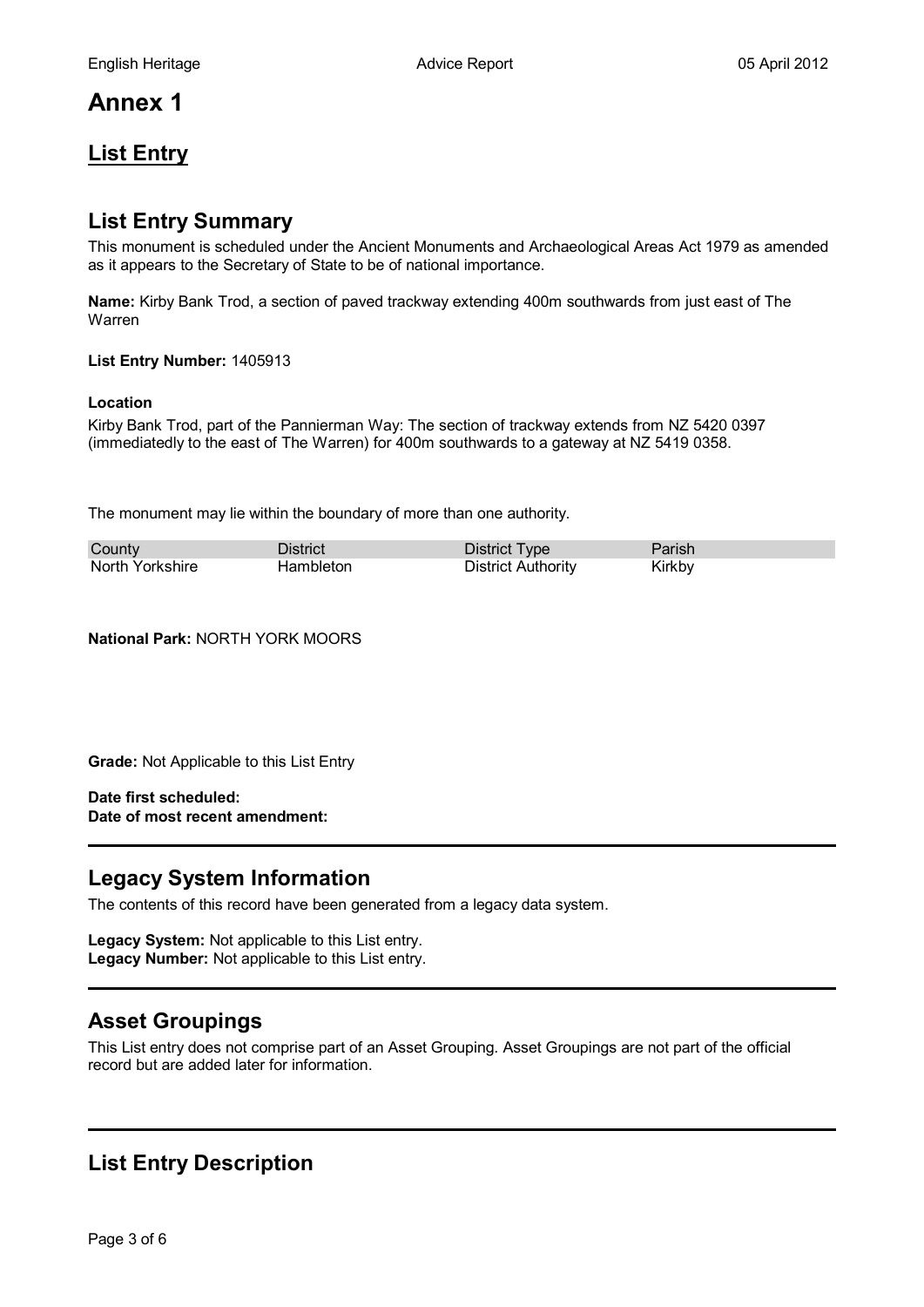### **Summary of Monument**

Good surviving section of engineered trackway believed to have originally been constructed for Rievaulx Abbey in the late C12 or C13. This well preserved 400m long section of trod (a particularly characteristic style of track way for the North York Moors) retains a good range of features.

### **Reasons for Designation**

Kirby Bank Trod is designated for the following principal reasons:

\* Period: believed to have originally been constructed in the late C12 or C13 by Rievaulx Abbey. The reuse of the trod in the post-medieval period in connection with the alum and stone quarrying industries adds to the importance.

\* Diversity of features: this trod is not merely a path of flagstones, but is set on an embankment to even out the hill slope and also retains other related features interpreted as guide posts or waymarkers.

\* Survival: the trod is well preserved with a nearly continuous run of paving stones over 400m up the hillside.

#### **History**

Trod is a term that is used to refer to stone flagged paths which at one time formed an extensive network across the North York Moors. These paths are characterised by being formed from single lines of flagstones typically around 50cm across and 13cm thick, exhibiting marked evidence of wear down their centreline. They fall into a number of broad types including long distance routes (mostly extending north-south across the moors); routes running parallel to the River Esk or linking a series of farms along a dale; and shorter trods within settlements or serving individual buildings such as churches, mills or farms. The long distance trods, especially those crossing open moorland, are thought to have been created as packhorse routes and would have required a significant investment to construct as many run for significant distances far from sources of suitable flagstones. The dating of trods is uncertain. Some are thought to be medieval, built by abbeys to exploit better their far-flung land holdings. However, recent research has suggested that some at least may be C17-C18, funded by lucrative trade in sea fish and smuggled goods. A number of trods are known as Pannierways: Panniermen were the middlemen between fishermen and fishmongers, in fact sometimes fishmonger and pannierman were interchangeable terms. There is documentary evidence for the regular transport of fish from harbours such as Staithes and Whitby to York and beyond via packhorse up until the arrival of the railways in the mid C19. Research has also suggested that around 80% of the flagstones forming trods on the North York Moors have been lost since the late C19 through being buried beneath modern roads and pavements, beneath a build-up of vegetation and soil, and through being robbed for use elsewhere (Evans, 2008). Although some flagged packhorse routes are known elsewhere nationally, the network across the North York Moors was particularly extensive and is now seen as being particularly characteristic of the area.

Kirby Bank Trod, of which the monument forms a part, is thought to be medieval in origin and forms part of the Pannierman Way which runs from Kirkby southwards up Kirby Bank and then over Cold Moor to Chop Gate in Bilsdale. The route is believed to have been constructed for packhorses by Rievaulx Abbey, linking the abbey church in Bilsdale to its grange at Normanby and other landholdings including Kirkby, Redcar and along the River Tees. Normanby Grange was established in the late C12 and was both a source of fresh water fish as well as a stud for breeding packhorses. Rievaulx is known to have exploited the Tees extensively for both fish and salt, and there is evidence that the abbey invested in infrastructure to exploit its extensive landholdings, particularly in the late C12 and C13. The constructional style of the trod, with the gradient of the hill evened out with the construction of an embankment, is consistent with the medieval road built to link the Cistercian houses of Strata Florida and Abbey Cwmhir in mid Wales (Fleming, 2009).

In the post-medieval period, Kirby Bank Trod remained as a useful route for transporting materials, but mainly from the upper slopes of Kirby Bank itself. Alum shale was exploited in the C17 by John Harperley of Kirkby whose will of 1714 refers to the 'late alum works in Kirby Bank'. The site of the alum house (where the shale was processed to produce alum) lies just over 100m to the east of the trod and is noted on an estate plan of the area dated 1854 and has recently been identified via geophysical surveying. This separation from the trod supports the interpretation that the trod predated the alum house, otherwise, logically, it would have led more directly to the alum house. Kirby Bank was also exploited for building stone from at least the mid C18, with sledge-ways extending down the hillside from the quarries, converging on the trod. These sledge-ways are also depicted on the 1854 plan. The way that the slegeways converge on the trod also supports the interpretation that it was a pre-existing route. The form of the trod would not have allowed its use as a sledgeway itself, yet had it not already existed, sledges would have sensibly been taken further down the hill before being off loaded. From 1842, Kirby Bank was also exploited for jet, mainly supplying the jet jewellery industry in Whitby. The trod remains in use as a public footpath: its stones have been re-exposed in recent years by a local history society which now maintains the path which remains a public bridleway.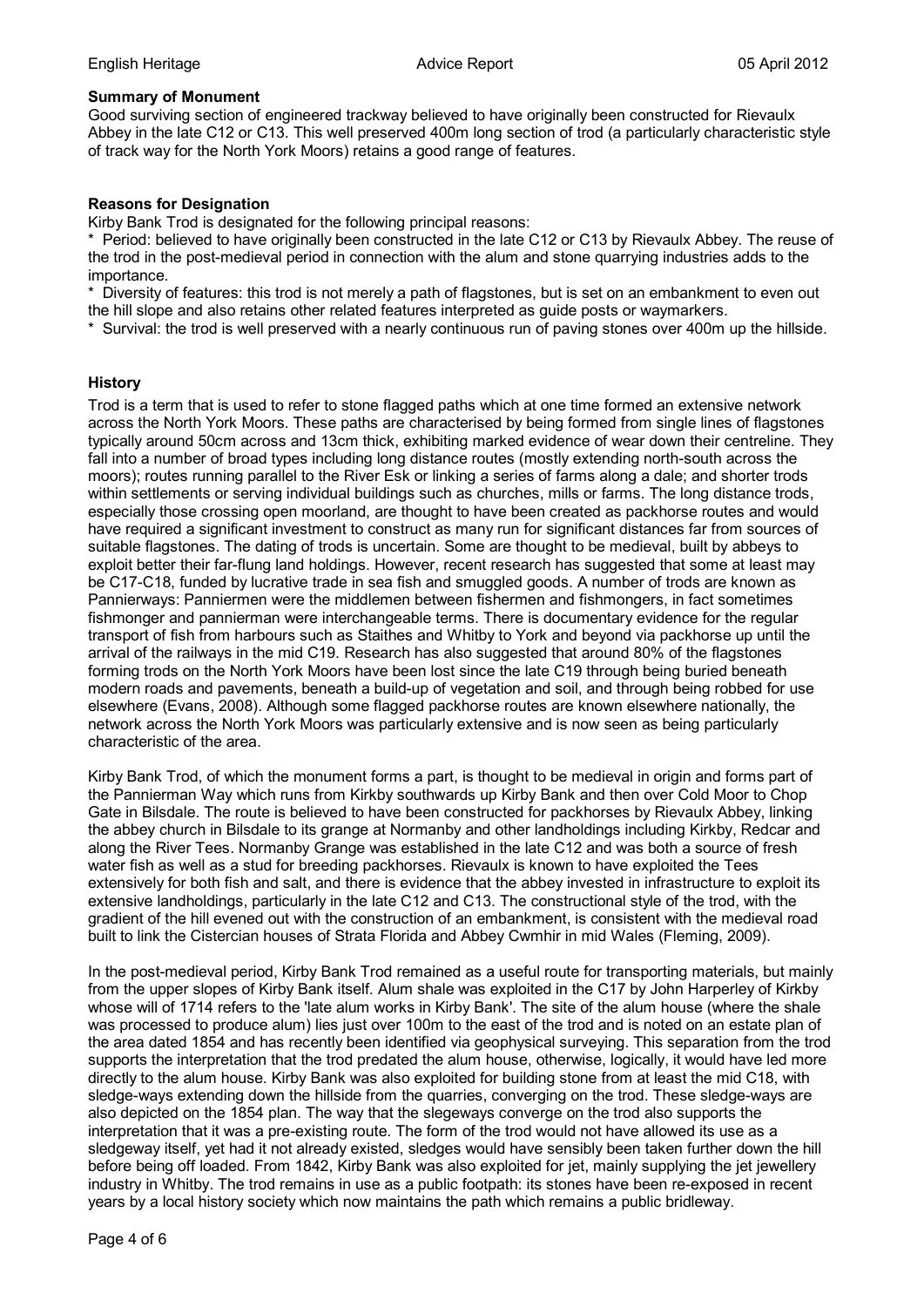### **Details**

The known surviving, flagged section forming Kirby Bank Trod, which forms the monument, extends from a point just east of The Warren, southwards uphill for just over 400m to a gateway onto the open moorland of the upper part of Kirby Bank. The route continues southwards up the hill, but appears to have been disturbed by later sledgeways and quarrying activity and so this southwards continuation of the route is not included in the scheduling. From the north end of the flagged section of Kirby Bank Trod, the route continues downhill (northwards) as a meandering hollow way, with a new, modern trackway to the west. Again the route of the trod beyond the known extent of the flagged path is not included in the scheduling.

The 400m long section of trod that forms the scheduled monument retains a nearly continuous run of exposed flagstones. A couple of sections have been left buried to prevent erosion by tractors and there is a section where a culvert cuts through the line of the trod; these sections are also included in the scheduling. For most of the length, the flagged path forming the trod lies on the western edge of a distinct, broad bank which stands up to 1.5m high and about 4-6m wide. This bank is included in the scheduled monument and varies in height, serving to even out the gradient up the hill, and raises the trod above periodically boggy ground to either side. At intervals along the trod there are small, low, stone pillars that are interpreted as guide posts or waymarkers, forming at least six waymarked points along the 0.4km long section. The three most southerly (and uphill) waymarks are formed by pairs of stones, one on each side of the trod, the other waymarks are single stones, one of which has been reused as an Ordnance Survey bench marker. Immediately adjacent to the trod on its west side, about 240m south of The Warren and lower down the hill from the waymarks with paired stones, there is a raised platform formed by one substantial and one smaller slab of horizontally placed rock. This has been interpreted as a loading platform and may be related to the C17 alum house which was sited just over 100m to the east of the monument, at about the same distance up the hill. Downhill from this possible loading bay there are at least a couple of sections where the paving of the trod is widened with the addition of parallel flagstones, generally on the west side. These have been proposed as being former passing places; however they do not appear to be wide enough for two packhorses to pass, so their interpretation is uncertain.

Extent of Scheduling: the scheduling is focused on the exposed flagstones of the trod and the raised bank upon which the trod and associated features sit. The area thus forms a strip 10m wide, including a 2m margin around the archaeological feature for the support and protection of the monument, extending between the gateway onto the unenclosed moor of Kirby Bank northwards to just east of The Warren. Although the more extensive archaeological remains related to quarrying, mining and the alum works are clearly related to the later use of the trod, these remains are not so clearly understood and are not included in the monument. Modern fence, sign and gateposts are excluded from the scheduling, but the ground beneath is included.

### **Selected Sources**

Fleming, A, The making of a Medieval Road: The Monk's Trod Routeway, Mid Wales, Landscapes, 2009

B Waites, Monasteries and Landscape of the North York Moors and Wolds, 2007, 51-53

Christopher P Evans, Trods of the North York Moors: a gazeteer of flagged paths, 2008

Hayes, R, Old roads and pannierways in north east Yorkshire, 1988